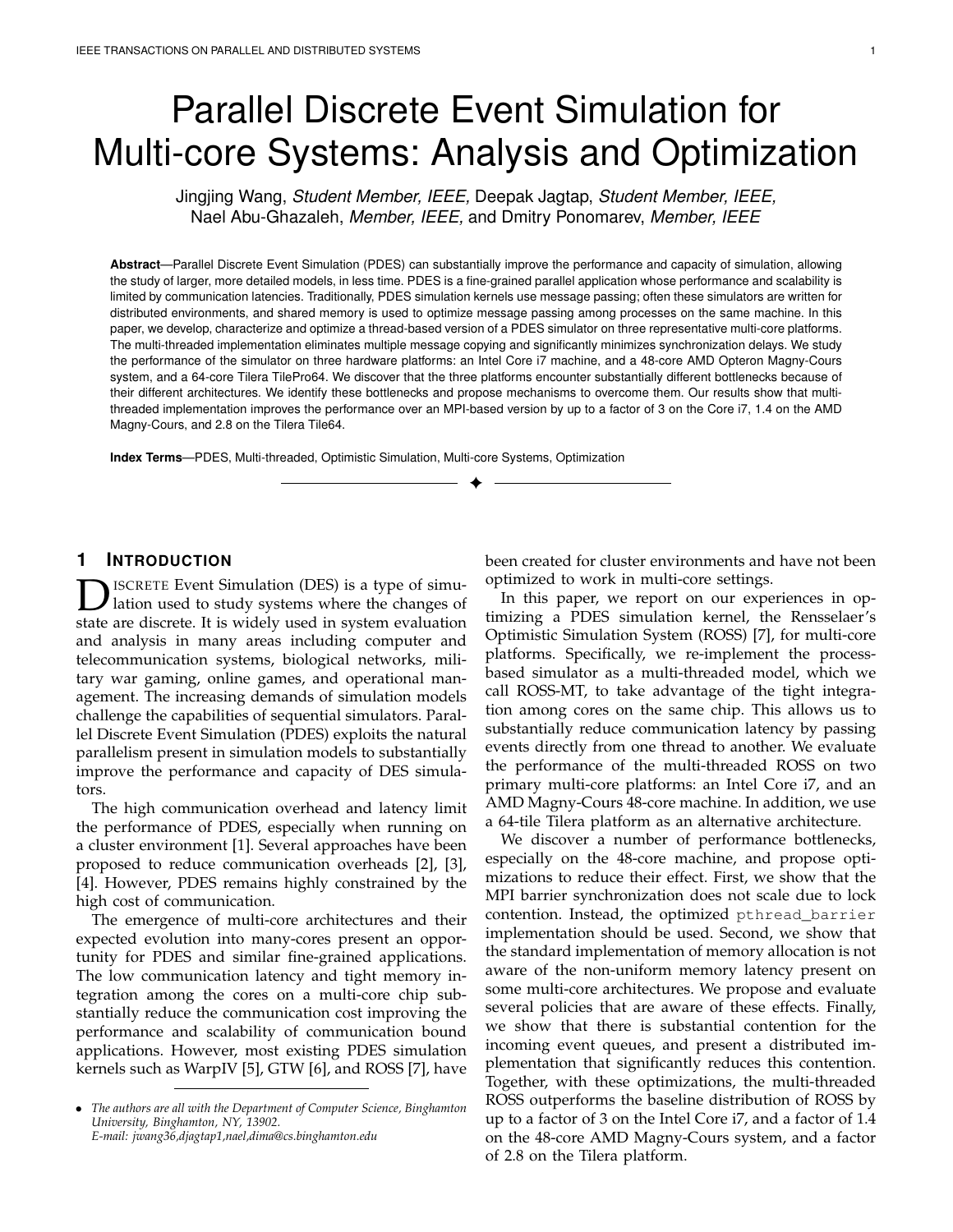This paper significantly expands a previously published article in the International Parallel and Distributed Processing Symposium (IPDPS 2012) [8]. First, we explore the design space of the locking mechanism around the critical event queue, implementing several new organizations that differ in the locking primitives and lock distribution. In addition, we identify a significant memory leak problem that occurs due to the interaction of the NUMA optimization present in [8] with the operating system NUMA allocation policy. We develop and explore several solutions to this problem. We also present alternative NUMA optimization based on allocating space on intermediate cores. Moreover, we analyze the performance of the simulator and the proposed optimizations on a real model of a Personal Communication System. Finally, we evaluate the performance of ROSS-MT on a 64-tile Tilera platform.

The remainder of this paper is organized as follows. Section 2 provides background information on PDES in general, and the multi-core platforms used in our experiments. Section 3 provides details of the solutions proposed in this paper. Performance bottlenecks and our solutions to them are described in Section 4. Section 5 overviews the experimental setup, while Section 6 presents the performance evaluation of the ROSS-MT simulator and the proposed optimizations. In section 7 we review the related work. Finally, Section 8 offers our concluding remarks. Associated with the paper is a supplementary document that includes more background information, details regarding the experimental set up, and expanded experiments and analysis.

## **2 BACKGROUND**

In this section, we first briefly describe parallel discrete event simulation and the ROSS simulator [7], and overview two multi-core platforms used in our experiments.

#### **2.1 Parallel Discrete Event Simulation**

In parallel discrete-event simulation (PDES), a model is partitioned across a group of Processing Elements (PEs) that communicate by exchanging time-stamped event messages [9], [10]. Each event carries a timestamp which determines the simulation time at which it is scheduled to occur. Each PE processes its events in time-stamp order to ensure causality. However, without synchronization, it is possible for an event generated from one PE to arrive at another PE after its scheduled processing time has passed; such a *straggler* event indicates a causality error. Two primary synchronization algorithms are widely used in PDES to enforce correct causality: conservative and optimistic synchronization. Conservative simulation requires PEs to coordinate to guarantee that no causality errors can occur. In contrast, in optimistic simulation no explicit synchronization is enforced during simulation. However, if a causality error is detected, the simulation is rolled back to a time

before the straggler event, and messages are sent to cancel any erroneously sent events after that time. More details about conservative and optimistic simulation are in Section 1 of the supplementary material.

In this paper, we use the ROSS [7] PDES simulator. In the optimistic mode, ROSS leverages efficient reverse computation where, instead of check-pointing, reverse computation code is associated with every event to reverse its effect to restore the state during rollbacks.

## **2.2 Multi-core Architectures**

We study three multi-core platforms, with significantly different architecture and memory organizations. The first is a 4-core Intel Core i7 processor. Each core supports two Simultaneous Multi-threaded (SMT) thread contexts. The cores have private 32 KB L1 and 256 KB L2 caches but share an 8 MB L3 cache. The second platform we use is a 48-core AMD Magny-Cours machine. There are four CPU chips on the memory bus, each holding 12 cores. The chips are connected using AMD proprietary Hyper-transport 3.0 links. On each chip, the cores are located on two separate dies, with each die holding 6 cores. Each core has a private 64 KB L1 and 512 KB L2 caches, and shares 6 MB L3 cache with other cores on the same die. A specialized interconnect is used to connect the caches across dies. The cores have nonuniform memory access (NUMA) to different regions in memory and experience non-uniform latencies on cache hits to the L3 cache depending on whether the cache line is in the L3 cache of the same die or a remote die. The third platform is the Tilera TilePro64, an many-core architecture with 64 identical tiled cores. Tilera features low latency and high bandwidth communication fabric interconnecting the cores. More details about the Tilera machine are presented in Section 2 of the supplementary document.

## **3 MULTI-THREADED ROSS: DESIGN OVERVIEW**

In ROSS, communication occurs for three primary purposes: (1) Exchange of event messages; (2) Exchange of anti-messages, cancelling earlier messages sent erroneously; and (3) for Global Virtual Time (GVT) computation which is used to commit events, and garbage collect unneeded event checkpoint information. It is essential for communication latency to be low for all three of those functions. Otherwise, rollbacks occur more frequently, are more expensive and more difficult to contain, and GVT computation overhead becomes high, delaying event commitment and increasing the simulator memory usage.

## **3.1 Communication Mechanism in the MPI-based ROSS**

MPI is used for communication in the baseline ROSS simulator (ROSS-MPI). Figure 1 shows event message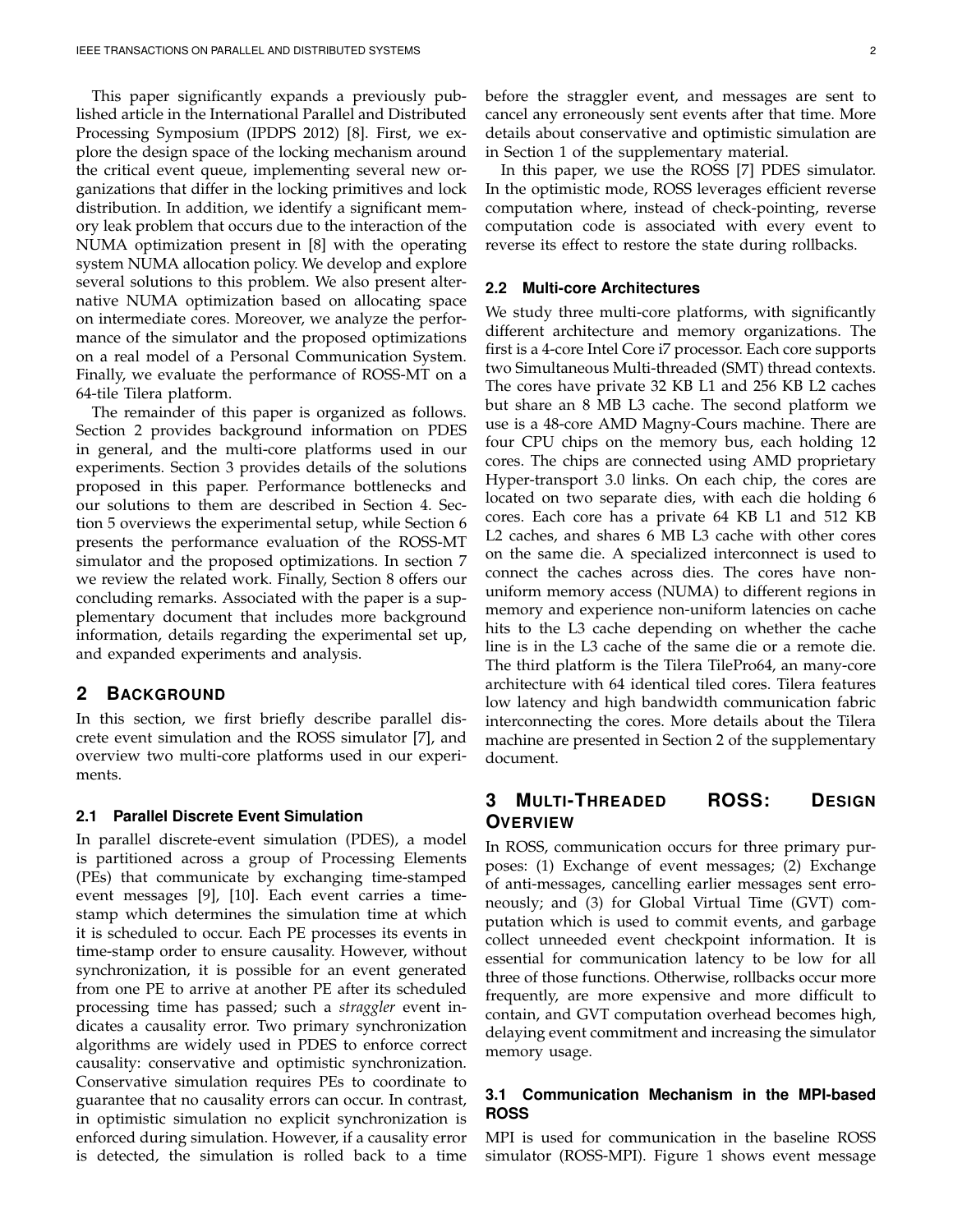communication mechanism in ROSS-MPI. Each PE maintains a queue of outgoing remote events. When a PE sends a message to another remote PE, an event message is first queued into the *Output Queue (Outq)*. Events are later dequeued from the Outq and sent to the appropriate destination process asynchronously based on receiver buffer availability. *Posted sends* and *Posted receives* buffers are used for asynchronous message passing. Once the event message is successfully received at the destination process, it is enqueued into the event queue at the receiver side. The event queue is a priority queue maintained by the scheduler to keep the events in timeorder. The scheduler dequeues events from the event queue for processing.



Fig. 1. MPI-based ROSS Communication Mechanism

#### **3.2 The Design of ROSS-MT**

In ROSS-MT, we use threads instead of processes as seen in Figure 2. Because the threads share the same address space, we use an input queue for each thread containing all remote events from other threads (PEs). No buffering is needed and thus the *Posted sends* and *Posted receives* buffers are eliminated. During communication the sender keeps each message, so that in case of rollbacks, cancellation messages can be generated. A copy of each message is then created, and a pointer to this message copy is inserted in the input event queue of the destination thread. The receiver thread dequeues events from the input queue and inserts them into the primary event queue for processing.



Fig. 2. Multi-threaded ROSS Communication Mechanism

#### **3.3 Performance of Communication Primitives**

Since PDES is a communication-bound application, the performance is substantially impacted by the performance of the communication primitives. Thus, to set the context for later results, we study the performance of the communication primitives under both message passing and multi-threaded communication for both the Intel Core i7 and the AMD 48-core platforms.

First, we perform ping-pong message exchange latency tests for both message passing and multi-threaded communication on both platforms. More precisely, the experiment consists of two MPI processes for message passing communication, or two threads for multithreaded communication, with each pinned to a different core. For the Magny-Cours platform, we selected two cores on the same die (intra-die), two cores on different dies but on the same chip (inter-die), and two cores on different chips (inter-chip) respectively. We evaluate the performance of communication primitives by measuring the message sending rate (count of exchanged messages per second). In addition, we fixed the message size at 128 bytes, which is the event message size used by ROSS.

Table 1 and Table 2 show the performance of corresponding experiments on the Intel Core i7 machine, and AMD 48-core platform respectively. We discover that the multi-threaded implementation outperforms the MPI-based version: the message rate of multi-threaded version exceeds that of MPI-based version by a factor of 3.4 on the Core i7, and 1.8 on the Magny-Cours machine. This performance improvement occurs because two memory copying operations are performed through shared memory for each message in the MPI-based communication, incurring significant overhead. On the other hand, these operations are eliminated in the multithreaded implementation.

| `ommunication | lti-threaded |
|---------------|--------------|
| inter-core    | നവ           |

TABLE 1 Number of Exchanged Messages per Second on Intel Core i7 machine

| Communication | MPI    | Multi-threaded |
|---------------|--------|----------------|
| intra-die     | 980392 | 1785714        |
| inter-die     | 833333 | 1492537        |
| inter-chip    | 806452 | 1470588        |



# **4 PERFORMANCE BOTTLENECKS AND OPTI-MIZATIONS**

In the next set of experiments, we use the *Phold* benchmark [11] to compare the performance of the baseline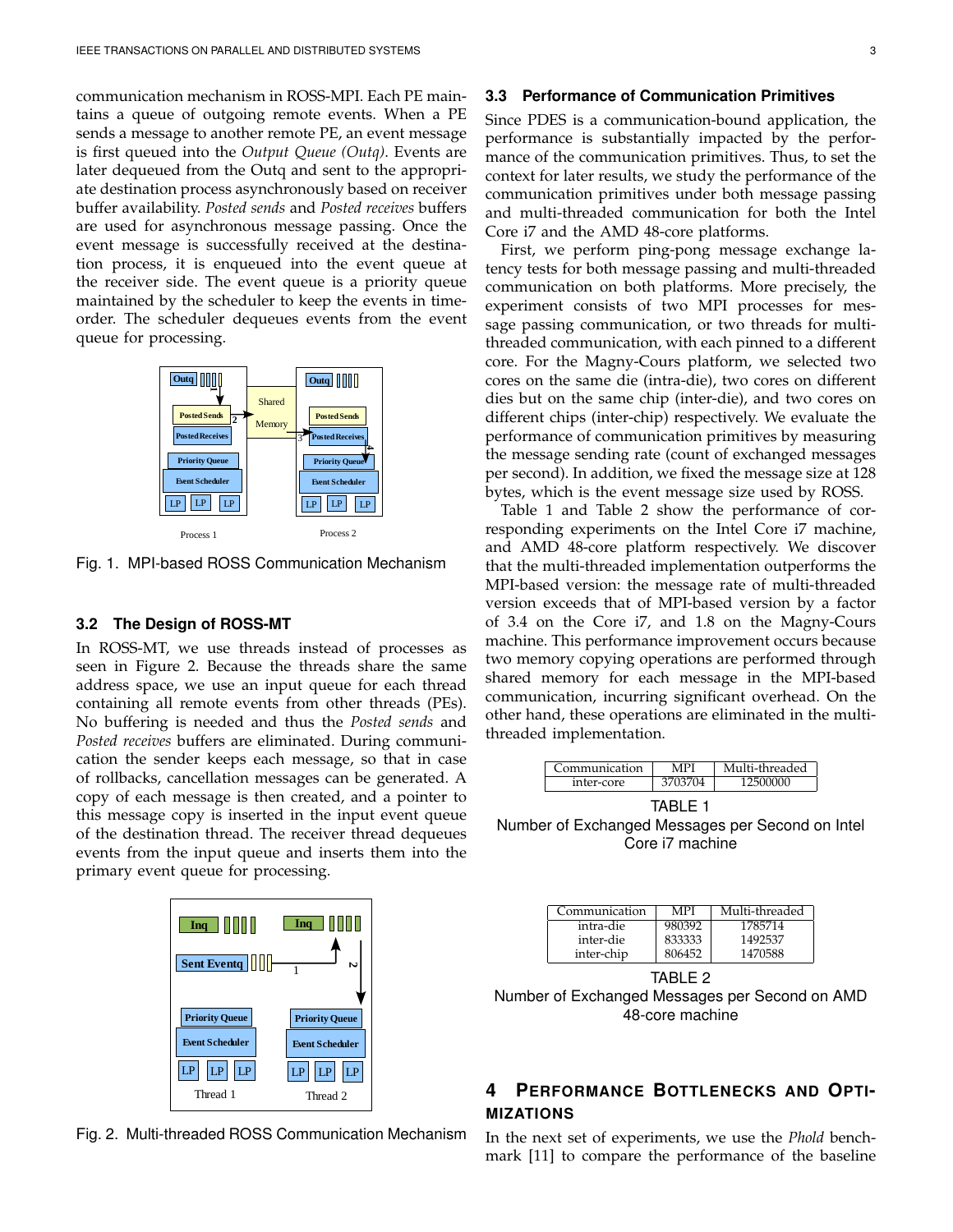

Fig. 3. Performance of Baseline ROSS-MT vs. ROSS using MPI

multi-threaded implementation to the MPI implementation, as shown in Figure 3. *Phold* is the most widely used benchmark for performance evaluation of PDES systems [12], [13]. The model starts with a number of objects that have events. Event execution sends a message to another object (picked uniformly among all the objects in the simulation). The message causes this object in turn to later send another event message to a third object. Thus, the number of events in the simulation remains constant. *Phold* can be configured to control the percentage of event messages that are remote. More details about *Phold* and the experimental setup are presented in Section 5. While the Core i7 results show substantial performance improvements with multithreading, surprisingly, the Magny-Cours results show considerable slowdown. Thus, the section identifies the performance bottlenecks in the multi-threaded implementation, and provides optimizations to address them.

#### **4.1 Efficient Barrier Synchronization**

Barrier synchronization and all-reduce communication primitives are key components of the GVT computation. ROSS-MT uses its own library for barrier synchronization and all-reduce operation. In the baseline version of the multi-threaded implementation, we used condition variables and pthread\_mutex for implementing these operations. We found that the use of condition variables can result in high overheads. We addressed this problem by

using the pthread\_barrier implementation instead of condition variables.

#### **4.2 NUMA-aware Free Memory Management**

ROSS implements application-level free memory management to avoid unnecessary use of the memory allocation library. The ROSS implementation places the memory of an event message after it is consumed in a free memory pool. This memory is then used for future message events. Suppose that a message is generated from PE 1 to PE 2. The message is allocated by PE 1 from its closest memory region (the Operating System NUMA option enforces that). Once the message is consumed by PE 2, it is returned to the memory pool for PE 2. In the future, if PE 2 needs to send an event to another PE, say PE 3, it picks the memory region that was allocated by PE 1, which is remote for both PE 2 and PE 3, leading to high access latencies.

To address this problem, we propose splitting the free memory pool to keep track of the allocation source. When PE 2 needs memory space for an event, it uses the free memory pool for the destination PE to ensure NUMA friendly behavior. If there is no available memory for the destination PE, the memory region is picked from the free queue of the sender PE itself. As a result, every event message is local to either the source or the destination. In addition, we implemented a Last In First Out (LIFO) approach to message allocation to improve cache reuse. We call this allocator the Base NUMA allocator (BNA).

While BNA is effective, it suffers from the following problem. If the communication activity is not balanced between any given pair of PEs, a subtle memory leak occurs. Consider a chain topology with 3 PEs such that PE 1 communicates to PE 2, PE 2 communicates to PE 3, and PE 3 communicates back to PE 1. PE 1 receives messages from PE 3, and queues these messages in the free memory queue for PE 3. However, it never communicate to PE 3, so these messages just accumulate in this queue. PE 1 never receives messages from PE 2, so it has no free message in the memory pool for PE 2 to use, and is forced to allocate memory from its own free-memory pool. Eventually, this memory-pool is consumed, and no memory is available to communicate to PE 2. The same pattern repeats at PE 2 and PE 3. The simulation eventually enters livelock as it computes GVT and reclaims checkpoint memory, discovering that none is available. Thus, the NUMA optimization combined with the OS allocation policy leads to catastrophic failure of the simulation.

To address this problem, we monitor the size of each memory pool during simulation. If the memory pool grows beyond a threshold, we return this memory to the originating PE's free-memory pool (free queue). This operation requires simple pointer manipulation to connect the free-memory linked-list to the originating PE's freememory list. We call this BNA policy *Free Queue* (BNA-FQ). If the value of the threshold used for memory return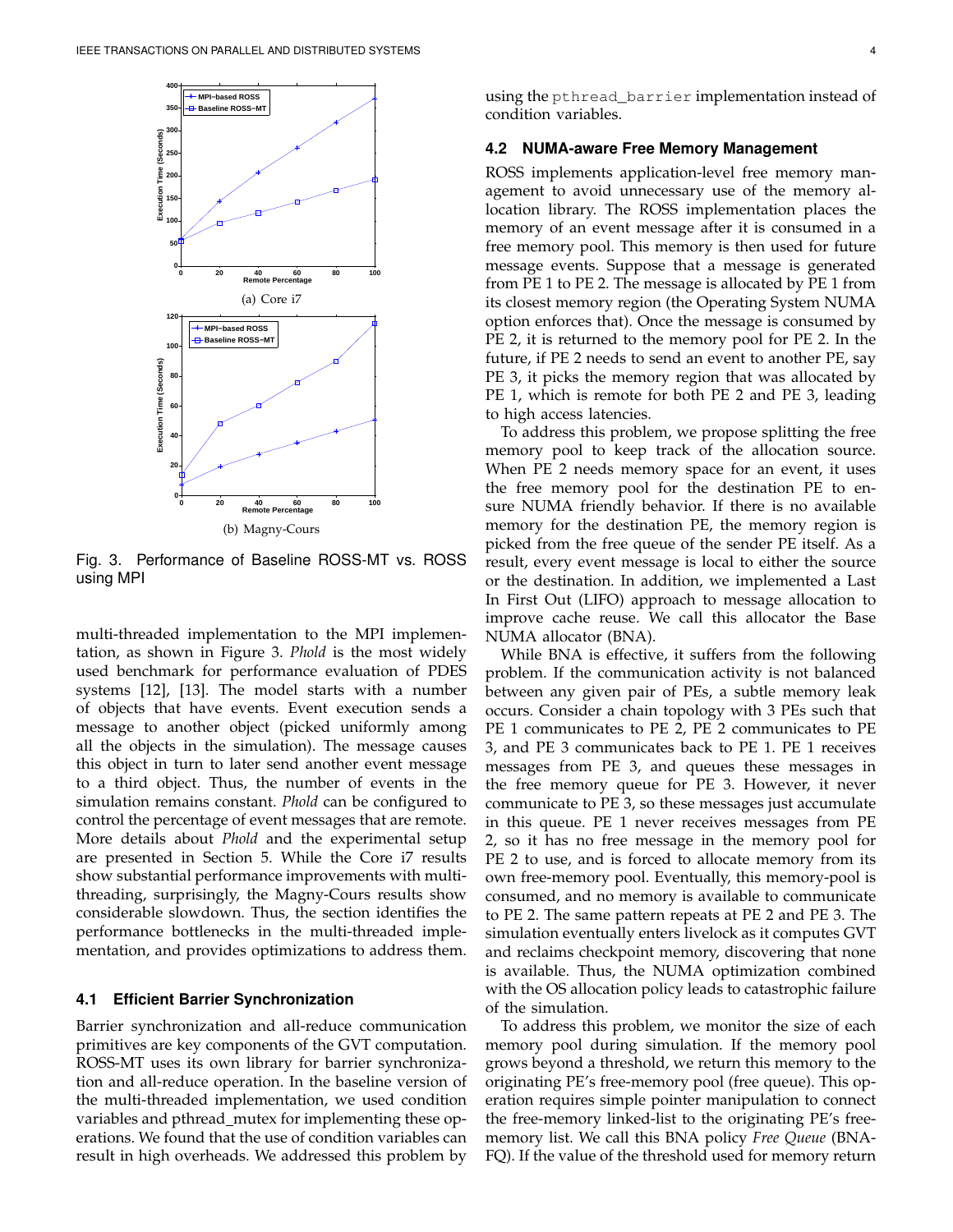is too small, we return memory frequently, incurring overheads. On the other hand, if the threshold is large, the memory leak may still occur. Empirically, we find that there is a relatively wide range of this threshold that performs well on both platforms. In our experiments, we used a threshold of 50000 events in the memory pool.

BNA-FQ has the following disadvantage: each PE must acquire a lock when it accesses its own free memory pool, introducing significant overhead. To reduce the lock overhead, we use an intermediate staging buffer where the events are moved to first. When a local PE memory pool is exhausted, the PE picks up the events placed for it in this buffer. Thus, contention (and locking) occurs only when accessing the staging buffer, which is an infrequently occurring operation. At the same time, the frequently accessed local free-memory pool remains private, and requires no locking. We call this BNA allocator *Staging Buffer* (BNA-SB).

Finally, we implemented another NUMA-aware policy that allocates event memory from a memory bank between the sender and the receiver to reduce and balance the NUMA overhead; we call this allocator Delay Sensitive NUMA (DSN). We implemented DSN on the 48-core platform which has 8 memory banks. Each PE has a preference list for each destination NUMA node. The list keeps the selection preference for the memory bank to allocate events. The list is created based on the NUMA node distance matrix on the 48-core machine. The first memory bank in the list has the minimum total distance between itself and, both sender and receiver nodes. The other banks in the list are sorted accordingly. The lookup of the memory bank starts from the front of the list. If the selected memory bank is completely in use, the next memory bank in the list is selected. In order to prevent memory leaks, the memory bank for the sender node is selected only if the memory banks for other nodes are empty.

#### **4.3 Distributed Locking for the Input Queue**

By allowing the sender threads to directly access the input queue of the receiving threads, we eliminate the need for a buffer copy to an intermediate message queue. However, each input queue may now be accessed by any of the sender threads, as well as the receiving thread (i.e., all threads in the simulation). This gives rise to high contention on the lock to access the input queue. To reduce this contention, we split the input queue into private queues, one for each possible sender. The contention for the queue is reduced from all threads, to only two threads, the sender and the receiver. To reduce the locking overhead, we used the pthread spin lock.

## **4.4 Lock Implementation Tradeoffs**

To reduce the locking overhead, we attempted to use reader-writer locks in the fully distributed case. The sender threads are readers (they can all access the distributed queue at the same time since none of them accesses the same queue) and the receiver thread is a writer (it gets exclusive access to the queues). In this way, only one lock needs to be acquired by the receiver. In this design, there is no contention between the different sender threads since each goes to a different queue. However, there is a contention between the sender threads and the receiver thread since they may be accessing the same queue at the same time. To combine the advantages of both pure distributed locking and reader-writer locking, we also developed a hybrid locking approach which requires a few locks, and introduces small lock contention. In this design, the receiver has 8 reader-writer locks, each competed by 6 sender threads on the 48-core platform.

## **5 EXPERIMENTAL SETUP AND BENCHMARK**

We use the *Phold* benchmark [11], for most of the experiments. Before the execution of the simulation, the freememory pool is set to be of size 150000 events at each PE; this pool is reused during the simulation. In addition to remote percentage, the number of initial events per object (we selected 1 for this parameter) can also impact the performance as it increases the number of events in the simulation.

Some of our experiments also use a Personal Communication System (PCS) model [14] in order to demonstrate that the trends hold when considering real simulation models. The PCS model simulates realistic handoff patterns in PCS networks. In this model, an event simulates a mobile phone call being generated at a cell phone tower, and later sent to another tower. A new phone call may be generated at the end of the previous one. At the end of the simulation, the model collects performance statistics such as how often calls were blocked because of limited tower capacity.

We used both Intel Core i7 and 48-core AMD Magny-Cours as our primary platforms, to evaluate performance of multi-threaded ROSS against MPI based ROSS (ROSS-MPI). In addition, some experiments were performed on a 64-tile Tilera TilePro64 platform (see Section 4 of the supplementary document). More details about the configurations on each multi-core are in Section 2 of the supplementary document. In the next section, we evaluate the *Phold* performance on these three different architectures.

## **6 PERFORMANCE EVALUATION**

In this section, we present an experimental evaluation of ROSS-MT and the different optimizations we proposed. Before we present these results, we first evaluate the performance of ROSS-MT with different lock strategies and different NUMA memory management policies, to identify the most efficient implementations. Once we identify these implementations, we use them in the remainder of the experiments. For all results, each point represents an average of 10 separate runs, which we verified was sufficient to bound the 95% confidence interval to be within 2% of the average.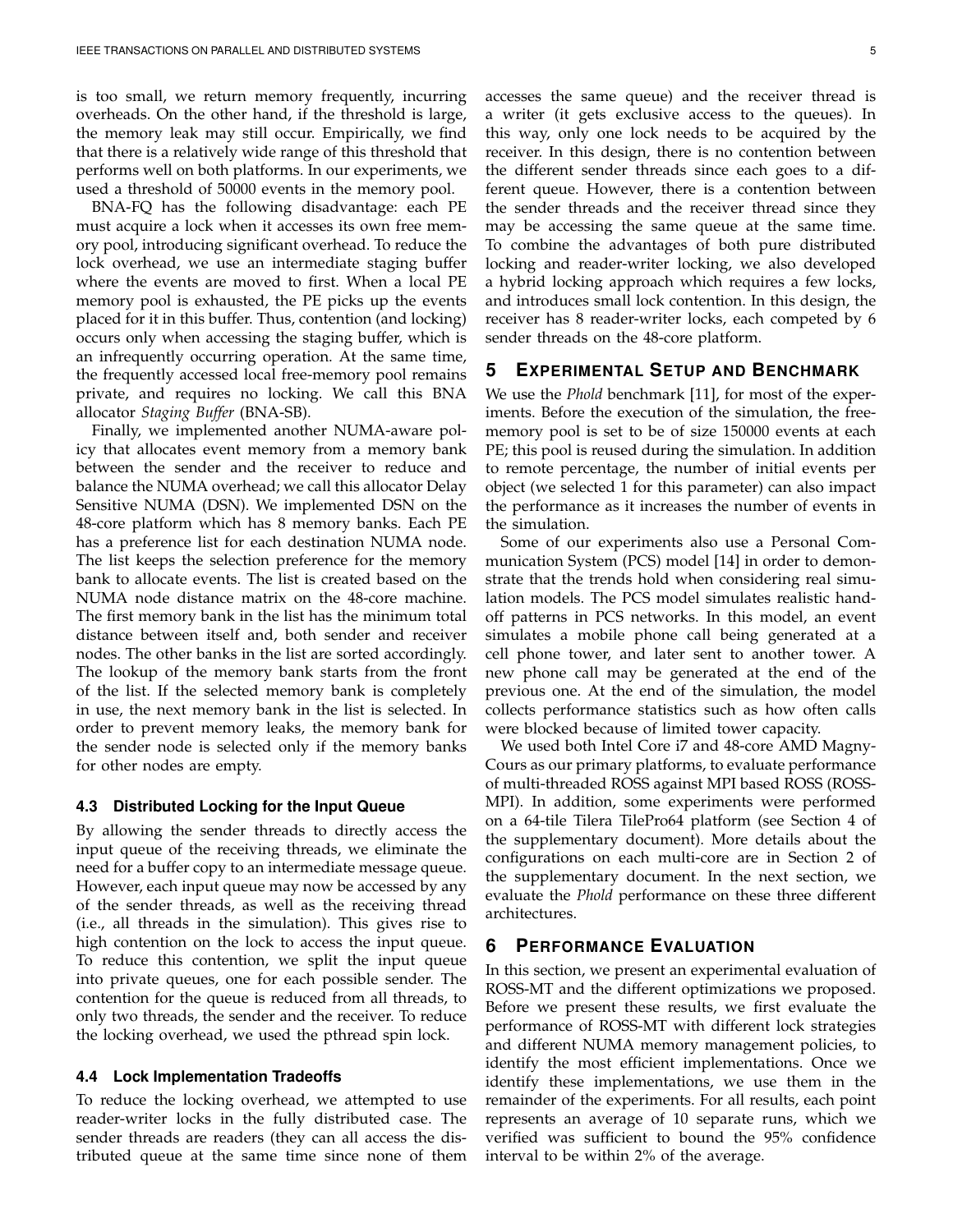#### **6.1 Lock overhead of ROSS-MT**

Figure 4(a) shows the execution time of ROSS-MT when using the distributed locking on the Magny-Cours platform. Figure 4(b) shows the corresponding simulation efficiency. Efficiency is calculated as the ratio of committed events to the total events executed. With a single queue, high lock contention occurs, leading to starvation and low efficiency of the simulation. We observed that a thread fails to acquire a lock for a long period of time, causing substantial delays until it manages to send its event, causing a long rollback once this late event is received. As we increase the number of queues, the lock contention is reduced and the efficiency increases. Increasing the queues further eventually results in slightly lower performance, as no significant contention is encountered, while the receiver is burdened with having to acquire a higher number of locks to check all the different queues.



Fig. 4. Impact of Distributed Locking: Magny-Cours

Figure 5 shows the performance of ROSS-MT with different locking strategies under different remote communication percentages. It is clear that ROSS-MT with spin-lock performs better than both the mutex and the reader-writer lock. As the remote percentage increases, the version with reader-writer lock performs worse than the other two variations, because the writers experience starvation.



Fig. 5. Impact of Locking Organization: Magny-Cours

#### **6.2 Evaluation of NUMA Policies**

The default memory policy on the 48-core NUMA machine is first-touch, where a page of data is allocated in the memory of the core that first accesses it [15]. This policy may cause a page to be returned to the free pool used by a different node than the node it is pinned to. A better solution for memory allocation is to ensure that the pages are allocated on a specific NUMA node by using the NUMA library APIs. Figure 6 shows the performance of ROSS-MT with different memory allocation policies. The specific NUMA node policy achieves up to 10% performance improvement compared to first-touch policy. We use this NUMA-aware memory allocation policy in our later experiments.



Fig. 6. Impact of Memory Allocation policies: Magny-Cours

Figure 7 shows the performance of 48-way simulation under different NUMA policies on the Magny-Cours machine. In this experiment, we compare four different implementations of ROSS-MT: the version without NUMA optimization, BNA-FQ, BNA-SB, and DSN. Recall that both BNA-FQ and BNA-SB employ the same BNA allocation described in Section 4, but use different approaches to return memory in the case of asymmetric communication (solving the memory leak problem we identified in Section 4). In particular, when a PE's memory pool grows beyond a threshold, BNA-FQ allows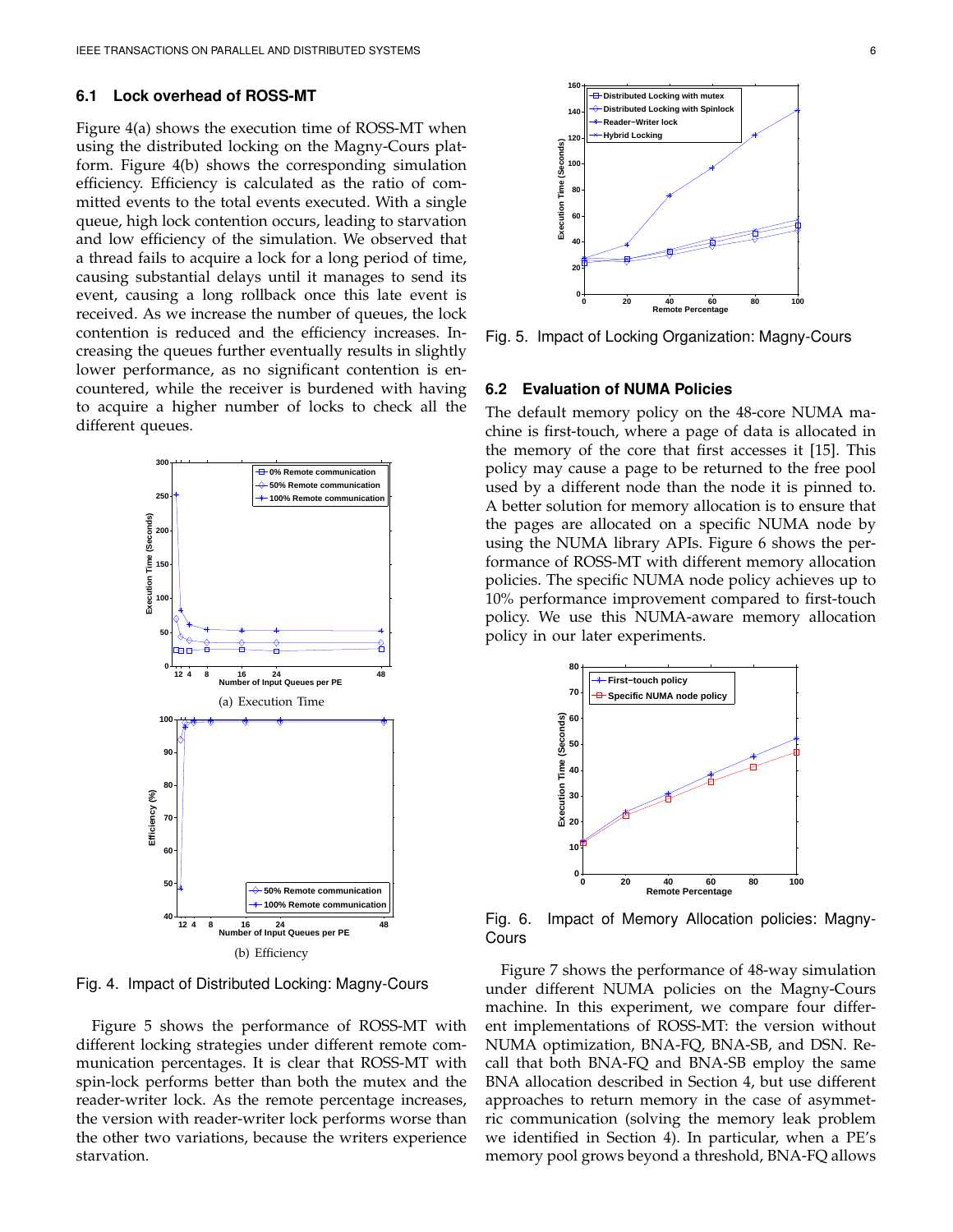the PE to return the memory to the originating PE's free memory pool. On the other hand, BNA-SB returns the memory of freed events to an intermediate staging buffer. A PE later picks up the events placed for it in the buffer when its memory pool is exhausted. Finally, DSN uses a different NUMA allocation policy where each PE maintains a preference list for each destination NUMA node.

Figure 7 shows that BNA-FQ performs poorly in comparison to both BNA-SB and DSN, and even worse than the implementation with no NUMA optimization. After analysis, we discovered that BNA-FQ suffers high overheads because of lock contention during the access to the free-memory pools. This contention is dramatically reduced by the staging buffer used in BNA-SB. BNA-SB performs marginally better than DSN (which allocates memory halfway between the sender and receiver); the NUMA latency between caches in our 48-core platform is not that different, providing little opportunity for DSN to improve performance. We believe DSN may become more beneficial on other architectures with more heterogeneous latencies at the cache level. We use BNA-SB for ROSS-MT in the remaining experiments.



Fig. 7. Impact of NUMA policies: Magny-Cours

#### **6.3 Impact of the Optimizations**

We implemented the optimizations discussed in the previous section (Efficient barrier synchronization, NUMA aware memory pool management, distributed input queue, and lock optimization). Figure 8(a), Figure 8(b) and Figure 8(c) show the performance improvement obtained from each of the optimizations in isolation and combined on the Core i7. We consider a 2-way, 4-way and 8-way simulation, while keeping the number of objects per thread the same. A number of interesting observations can be made. For two nodes, as the number of remote messages increases, the optimizations harm performance. Distributing the locking on the queue is not beneficial since the degree of contention is not significant, but the overhead is increased. Moreover, NUMA issues are not important either since each memory element is local to either of the two threads. Finally, lock contention issues are minor in the barrier implementation. It is interesting to see some gain initially, but that is likely due to the LIFO strategy introduced as part of the NUMA optimization; other optimizations introduce overhead without benefit for a two-thread simulation. As the number of threads is increased, the optimizations start to become useful. The optimized ROSS-MT achieves up to 50% improvement relative to the baseline ROSS-MT.

Figure 9(a), Figure 9(b) and Figure 9(c) show the impact of the optimizations for 4, 16 and 48 thread scenarios respectively on the Magny-Cours. Since the bottlenecks were most severe for this machine, the optimizations yield substantial improvement in performance (over 150% for 48 threads). The impact of the barrier optimization increases with the degree of parallelism, and reduces slightly with the increase in event communication (recall that the barrier optimization affects GVT computation but not event communication). We also study the impact of the optimizations on the Magny-Cours when the percentage of remote communication is fixed. Because of space limitations, we present these results in Section 3 of the supplementary material.

In the next experiment, we evaluate the performance of ROSS-MPI and the optimized ROSS-MT on three platforms, using the classical *Phold* model, as shown in Figure 10. In Figure 10(a), we show results on the Core i7 machine. In particular, the experiments were executed on 8 hardware threads. It is clear that the multithreaded implementation is substantially faster than the MPI version on this platform. Figure 10(b) shows the same comparison for the Magny-Cours platform with 48 cores. ROSS-MT also outperforms the MPI version, although the gap is substantially smaller. Figure 10(c) shows the performance of ROSS-MPI and ROSS-MT on the Tilera machine. The simulation model consists of 56000 objects equally distributed across 56 PEs. In addition, the simulation time was set to 1000 for Tilera. Clearly, the performance of ROSS-MT exceeds that of ROSS-MPI by a factor of up to 2.8 on the Tilera platform. More detailed evaluation of the simulator on the Tilera machine is presented in Section 4 of the supplementary material.

#### **6.4 Other Benchmarks**

In our previous experiments, we used the *Phold* benchmark to evaluate the performance of both ROSS-MPI and ROSS-MT. In this study, we consider another two benchmarks: Personal Communication Services (PCS) simulation model [14], and hierarchical *Phold* model [16]. Both of these benchmarks mimic the behaviors of realworld systems.

In the PCS model, the total number of cell phone towers (LPs) is fixed at 57600. Figure 11(a) and Figure 11(b) show the PCS model performance on the Core i7 and Magny-Cours machines respectively. The sequential simulation run-time was 1106 seconds on the Core i7 machine , and was 247 seconds on the Magny-Cours machine. We discover that the performance improvement of ROSS-MT over ROSS-MPI in the PCS model is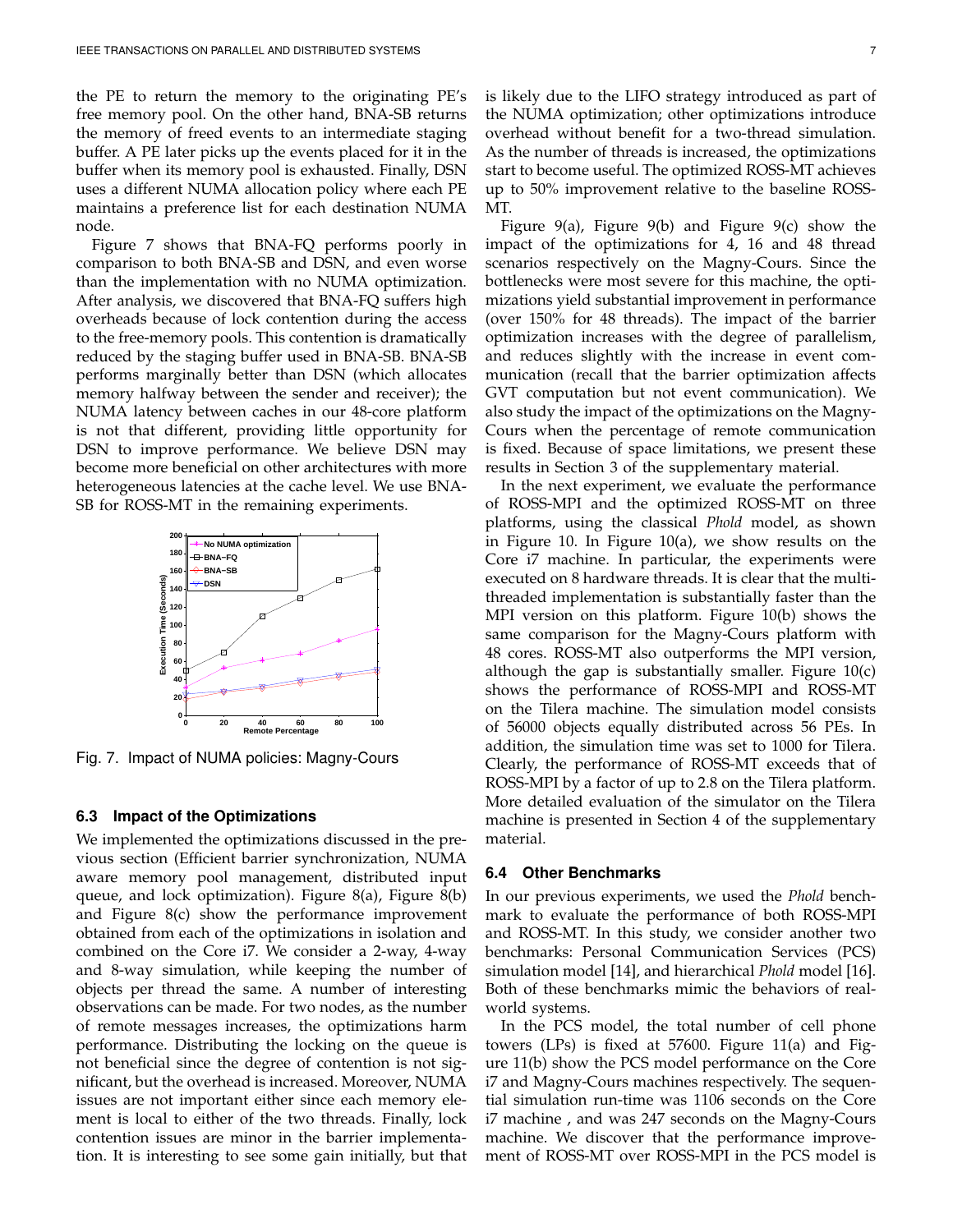



**0 20 40 60 80 100 Remote percentage −20 −10 0 10 20 30 40 50 60 Percentage Gain Barrier NUMA Distributed Q Final ROSS−MT** (c) 8 Nodes **200**



Fig. 8. ROSS-MT on the Intel Core i7



**0 20 40 60 80 100 Remote percentage**

(a) 4 Nodes

**−50**

**0**

**50**

**100**

**Percentage Gain**

**150**

**200**

**Barrier NUMA Distributed Que Final ROSS−MT**



**0 20 40 60 80 100 Remote percentage**

(b) 16 Nodes

**−50**

**0**

**50 100 Percentage Gain**

**150**

**200 Barrier NUMA Distributed Quet Final ROSS−MT**

Fig. 10. Optimized ROSS-MT vs. ROSS-MPI

smaller than that in the *Phold* model. This is because that PCS model has more computation and less remote communication (< 10%) than *Phold*.

Hierarchical *Phold* model groups objects in a hierarchical communication structure, compared to the random selection of communication targets in the classical *Phold*. The communication frequencies among groups of objects are determined by a Pareto distribution [16]. This model exhibits similar object communication graphs to those present in some real-world systems such as 3M-ncs, an Internet-scale network simulation model [17]. In our experiment, the hierarchical *Phold* model consists of 8160 LPs distributed equally among PEs. Figure 12 shows the performance of hierarchical *Phold* model for both ROSS-MPI and ROSS-MT on the 48-core platform. Clearly, ROSS-MT achieves a better performance than ROSS-MPI. For example, at the case of 48 nodes, the performance of ROSS-MT exceeds that of ROSS-MPI by a factor of 1.4.

## **7 RELATED WORK**

PDES is difficult to parallelize because of its fine-grained nature, and dynamic dependency patterns which vary with the model being simulated [9], making it substan-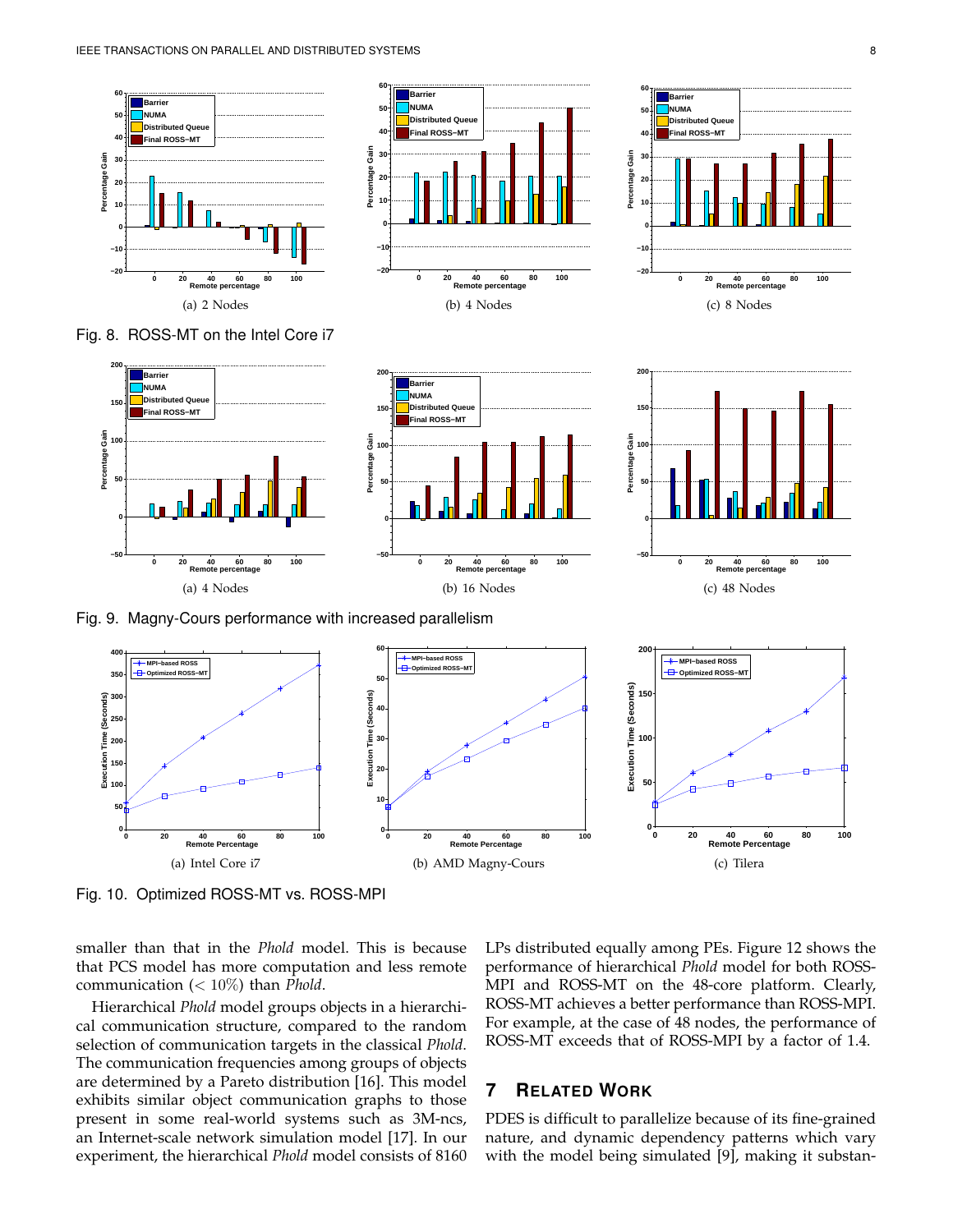

Fig. 11. The Performance of PCS Model



Fig. 12. Hierarchical Phold Model Performance on the AMD Magny-Cours

tially different from typical parallel applications. In this study, we focus on optimizations specific to PDES.

#### **7.1 Optimizing the Communication Cost for PDES**

Bahulkar et al. [16] proposed a static partitioning approach to reduce the communication overhead of PDES, by placing the most heavily communicating objects on the same processor before the simulation starts. Similarly, dynamic partitioning have been proposed to repartition the simulation to recover dynamic behavior changes of the simulation model for both conservative (e.g., [18]) and optimistic (e.g., [3]) synchronization protocols. Chetlur et al. [4] proposed the use of message aggregation, where multiple event messages are combined in a single communication message, to amortize the overheads associated with communication across multiple messages. Mattern developed a non-blocking GVT algorithm which allows event processing to proceed concurrently with GVT computation, allowing the cost of that expensive operation, which includes global communication among the PEs, to be hidden [19]. Noronha et al. used a programmable network card to optimize event communication and GVT computation [20].

## **7.2 MPI on Shared Memory Architectures**

This work replaces MPI communication with efficient shared memory primitives. Thus, it is important to understand the advantages of this model over optimizing MPI operation for shared memory. Typically, MPI implementations require two memory copy operations to copy the message from the sender to the shared memory segment and then back to the receiver. Flow control is supported using pipes to ensure that the message is received correctly. In addition, implementing the semantics of message passing requires MPI to use multiple system calls for each send and receive. The message is piped (using a system call) through the shared memory segment to avoid a case where the message size exceeds the available space.

Some researchers have proposed different approaches to improve the performance of MPI for shared memory architectures. Graham et al. [21] optimized collective operations of MPI, where each process can directly access other processes data out of their shared memory buffers. Hoefler et al. [22] leveraged remote memory access interface of MPI-3.0 to support the direct memory access for one-sided communication. However, double copies are required for point-to-point communication. Goglin et al. [23] support efficient intra-node MPI communication for large messages, by using kernel-assisted direct copies between processes. However, for small messages (such as those used in PDES), they observe that the standard two-copy implementation performs better.

#### **7.3 Multi-threaded PDES**

To improve PDES performance on multi-cores, some researchers have designed multi-threaded PDES engines. Chen et al. [24] proposed a multi-threaded PDES implementation that uses a global event scheduling mechanism. Although such an organization is helpful for load balancing, it sacrifices locality and introduces overheads for scheduling through a centralized queue. Vitali et al. [25] proposed a different multi-threaded PDES simulator that employed a load-sharing scheme. This simulator differs from ROSS-MT because multiple threads may be assigned to the same PE. An interesting direction of future work is to comparatively evaluate these different organizations of the multi-threaded simulation engine. Wang et al study the performance of PDES on clusters of multi-cores, discovering that inter-machine latency dominates, but that solutions can be developed to hide its very high cost [26].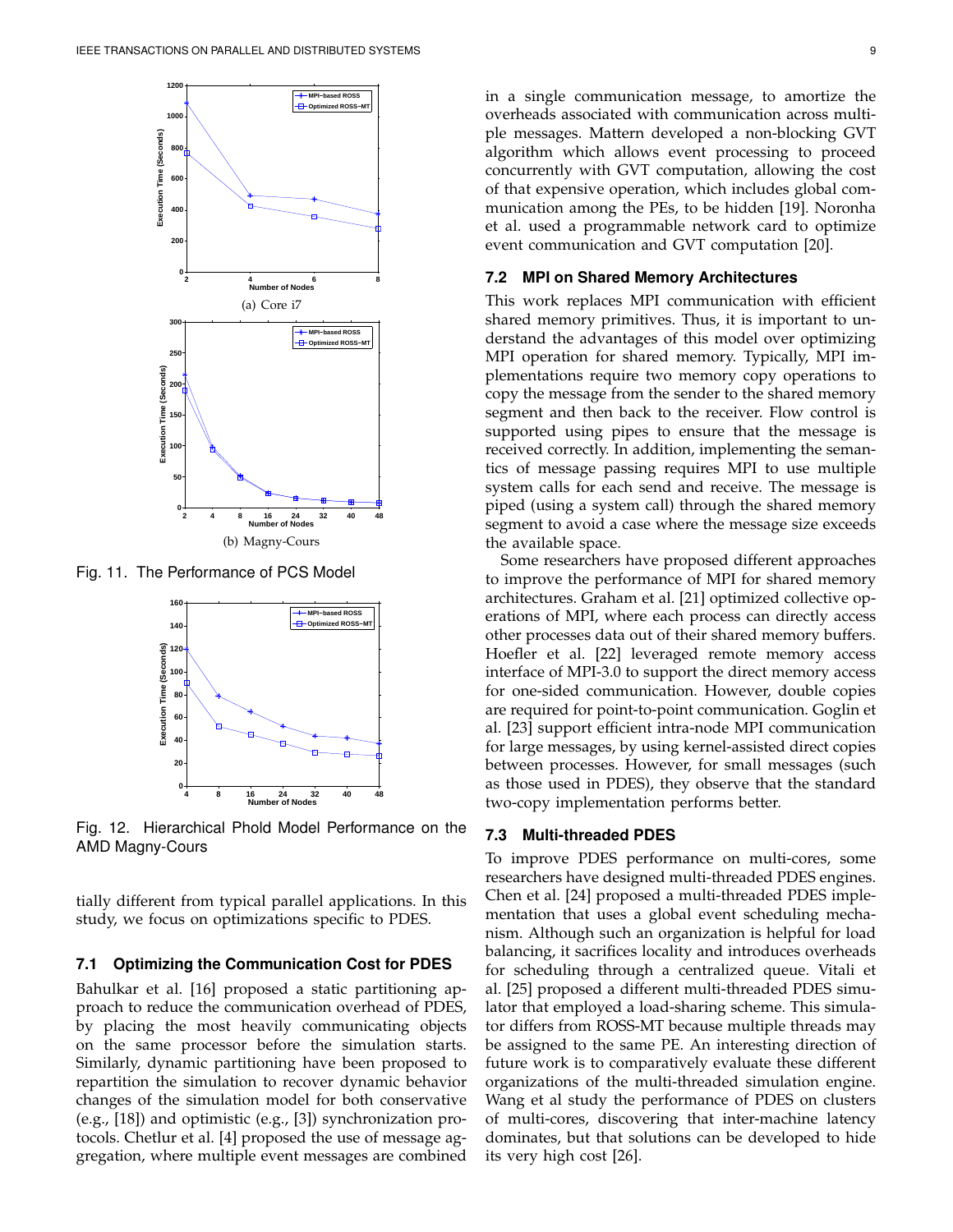## **8 CONCLUSIONS AND FUTURE WORK**

This paper presented experiences in building a multithreaded PDES simulator optimized for representative state-of-the-art multi-core machines. We used the ROSS PDES simulator, and modified it from a process-based model to a thread-based model. Although the implementation showed significant performance benefits on the Core i7 platform, it showed surprisingly poor performance on the AMD Magny-Cours.

We studied the reasons for this poor performance, and identified three bottlenecks. First, the barrier and allreduce primitives used in GVT computation were implemented in an inefficient way using condition variables and broadcasts. We replaced this implementation with one that uses the pthread\_barrier mechanism, which uses atomic instructions for efficiency. The second performance problem occurred due to the NUMA nature of the Magny-Cours platform. We proposed and evaluated a number of policies that are sensitive to the NUMA nature of the platform. The best solution results in guaranteed liveness, and incurs no performance overhead when it is not needed. The third bottleneck was due to the lock contention on the input queue. We resolved this issue by splitting the queues to reduce contention. We also studied the tradeoff between different lock implementations, exploring the use of mutex locks, spinlocks and reader-writer locks. The optimizations resulted in substantial improvement in performance; optimized ROSS-MT outperforms the MPI-based version by a factor of up to 3 on the Core i7 platform, and up to 1.4 on the Magny-Cours, and up to 2.8 on the Tilera.

In our future work, we plan to explore some lock-free alternatives to reduce coordination overheads. Moreover, we plan to explore some adaptive mechanisms to automatically enable and configure the different optimizations to match the architecture and model behavior.

## **9 ACKNOWLEDGEMENTS**

This material is based on research sponsored by Air Force Research Laboratory under agreement number FA8750-11-2-0004. We also gratefully acknowledge support from the National Science Foundation grants CNS-0916323 and CNS-0958501.

#### **REFERENCES**

- [1] J. Wang, D. Ponomarev, and N. Abu-Ghazaleh, "Performance analysis of multithreaded PDES on a cluster of multicores," in *Proc. ACM/IEEE/SCS International Workshop on Principles of Advanced and Distributed Simulation (PADS)*, 2012, (short paper).
- [2] L. Li and C. Tropper, "A design-driven partitioning algorithm for distributed Verilog simulation," in *Proc. 20th International Workshop on Principles of Advanced and Distributed Simulation (PADS)*, 2007, pp. 211–218.
- [3] P. Peschlow, T. Honecker, and P. Martini, "A flexible dynamic partitioning algorithm for optimistic distributed simulation," in *Proc. 20th International Workshop on Principles of Advanced and Distributed Simulation (PADS)*, 2007.
- [4] M. Chetlur, N. Abu-Ghazaleh, R. Radhakrishnan, and P. A. Wilsey, "Optimizing communication in Time-Warp simulators," in *12th*  $Workshop$  on Parallel and Distributed Simulation. Computer Simulation, May 1998, pp. 64–71.
- [5] WarpIV Technologies (J. Steinman et al), "The warpiv parallel simulation kernel version 1.5.2," 2008, software available from http://www.warpiv.com/.
- [6] S. Das, R. Fujimoto, K. Panesar, D. Allison, and M. Hybinette, "GTW: a Time Warp system for shared memory multiprocessors," in *Proceedings of the 1994 Winter Simulation Conference*, J. D. Tew, S. Manivannan, D. A. Sadowski, and A. F. Seila, Eds., Dec. 1994, pp. 1332–1339.
- [7] C. Carothers, D. Bauer, and S. Pearce, "ROSS: A highperformance, low memory, modular time warp system," in *Proc of the 11th Workshop on Parallel and Distributed Simulation (PADS)*, 2000.
- [8] D. Jagtap, N.Abu-Ghazaleh, and D.Ponomarev, "Optimization of parallel discrete event simulator for multi-core systems," in *Proc. of IPDPS*, 2012.
- [9] R. Fujimoto, "Parallel discrete event simulation," *Communications of the ACM*, vol. 33, no. 10, pp. 30–53, Oct. 1990.
- [10] A. J. Park and R. M. Fujimoto, "Efficient master/worker parallel discrete event simulation on metacomputing systems," *IEEE Transactions on Parallel and Distributed Systems*, vol. 23, pp. 873– 880, 2012.
- [11] R. Fujimoto, "Performance of time warp under synthetic workloads," *Proceedings of the SCS Multiconference on Distributed Simulation*, vol. 22, no. 1, pp. 23–28, Jan. 1990.
- [12] K. Perumalla, "Scaling time warp-based discrete event execution to 10<sup>4</sup> processors on a blue gene supercomputer," in *Proc. of the ACM Conference on Computing Frontiers (CF)*, 2007.
- [13] D. Bauer, C. Carothers, and A. Holder, "Scalable time warp on bluegene supercomputer," in *Proc. of the ACM/IEEE/SCS Workshop on Principles of Advanced and Distributed Simulation (PADS)*, 2009.
- [14] C. Carothers, R. Fujimoto, and Y. Lin, "A case study in simulating pcs networks using time warp," in *Proc. Workshop on Parallel and Distributed Simulation (PADS)*, Jun. 1995, pp. 87–94.
- [15] C. McCurdy and J. Vetter, "Memphis: Finding and fixing numarelated performance problems on multi-core platforms," in *Performance Analysis of Systems & Software (ISPASS), 2010 IEEE International Symposium*, March 2010, pp. 87 – 96.
- [16] K. Bahulkar, J. Wang, N. Abu-Ghazaleh, and D. Ponomarev, "Partitioning on dynamic behavior for parallel discrete event simulation," in *Proc. ACM/IEEE/SCS International Workshop on Principles of Advanced and Distributed Simulation (PADS)*, 2012.
- [17] B. Hou, Y. Yao, and S. Peng, "Empirical study on entity interaction graph of large-scale parallel simulations," in *Proc. of the ACM/IEEE/SCS Workshop on Principles of Advanced and Distributed Simulation (PADS)*, 2011.
- [18] A. Boukerche and S. Das, "Dynamic load balancing strategies for conservative parallel simulation," in *Proc. 11th Workshop on Parallel and Distributed Simulation (PADS)*, 1997, pp. 32–37.
- [19] F. Mattern, "Efficient algorithms for distributed snapshots and global virtual time approximation," *Journal of Parallel and Distributed Computing*, vol. 18, no. 4, pp. 423–434, Aug. 1993.
- [20] R. Noronha and N. B. Abu-Ghazaleh, "Active NIC optimization for Time Warp," in *International Parallel and Distributed Processing Symposium (IPDPS)*, 2002.
- [21] R. L. Graham and G. Shipman, "Mpi support for multi-core architectures: Optimized shared memory collectives," in *Proceedings of the 15th European PVM/MPI Users' Group Meeting on Recent Advances in Parallel Virtual Machine and Message Passing Interface*, 2008, pp. 130–140.
- [22] T. Hoefler, J. Dinan, D. Buntinas, P. Balaji, B. Barrett, R. Brightwell, W. Gropp, V. Kale, and R. Thakur, "Leveraging mpi's one-sided communication interface for shared-memory programming," in *Proceedings of the 19th European conference on Recent Advances in the Message Passing Interface*, 2012, pp. 132–141.
- [23] B. Goglin and S. Moreaud, "Knem: A generic and scalable kernelassisted intra-node mpi communication framework," *Journal of Parallel and Distributed Computing*, vol. 73, pp. 176–188, 2013.
- [24] L. Chen, Y. Lu, Y. Yao, S. Peng, and L. Wu, "A well-balanced time warp system on multi-core environments," in *Principles of Advanced and Distributed Simulation (PADS)*, 2011, pp. 1–9.
- [25] R. Vitali, A. Pellegrini, and F. Quaglia, "Towards symmetric multithreaded optimistic simulation kernels," in *Principles of Advanced and Distributed Simulation (PADS)*, 2012, pp. 211–220.
- J. Wang, K. Bahulkar, D. Ponomarev, and N. Abu-Ghazaleh, "Can pdes scale in environments with heterogeneous delays?" in *Proc. of the 2013 ACM SIGSIM conference on Principles of advanced discrete simulation*, 2013.